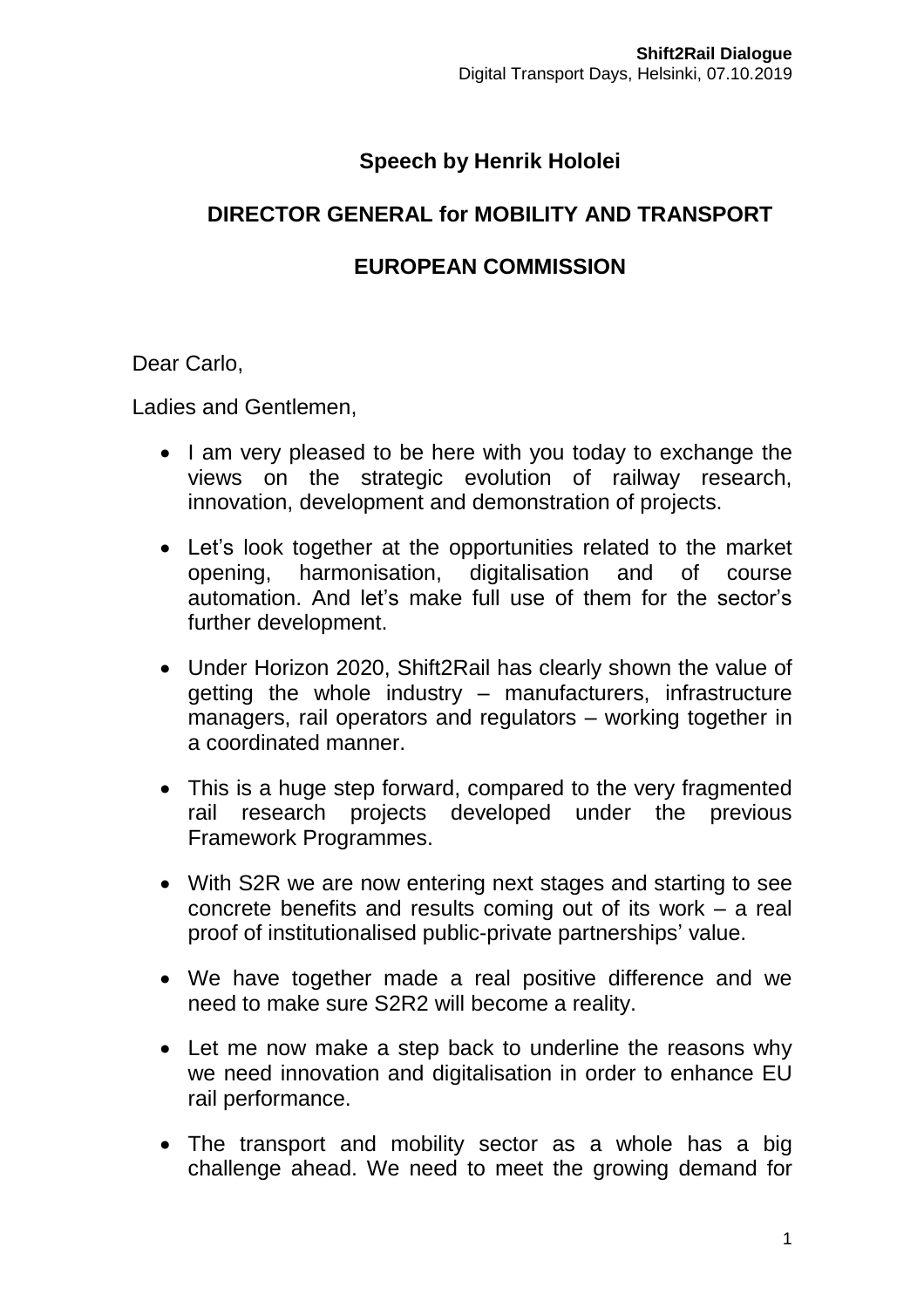mobility in a sustainable manner and helping Europe to achieve its ambitious climate goals.

- Railway sector is very well placed to play a major role in reducing the environments footprint of the transport sector. A sector that is responsible for 1/4<sup>th</sup> of all carbon emissions and which remains as the most difficult sector to decarbonise!
- Rail sector is very energy-efficient and largely electrified. This is the reason why the European strategies for CO<sub>2</sub> reduction see a lot of potential in supporting the further development of railways.
- However, rail sector will have to become much more efficient and increase its market share. We need stronger and betterintegrated rail sector, in order to act as a backbone within a **smoothly connected, interoperable** single EU transport, to
	- achieve our overarching goal of transport decarbonisation as part of the reduction of the environmental footprint of the sector;
	- improve the efficiency of the EU logistic and supply chains,
	- tackle congestion through moving more freight to rail, but for that we need much more reliability and predictability of the sector.
- In order to be able to achieve all that we need to focus even more on innovation and research and reap the benefits of the digital solutions and better management of available data. Here Shift2Rail has a big role to play through providing a wide range of innovative features for railway systems of the future.
- Fully digitalised railways will be based on the state-of-the art radio communication, in an ecosystem where intelligent locomotives will continuously exchange data with responsive traffic management systems in order to optimize capacity in real time.
- In addition to better use of capacity, we can optimise speed, reliability and safety by knowing any moment where a train is, at which speed it is going, what is its breaking performance and its integrity!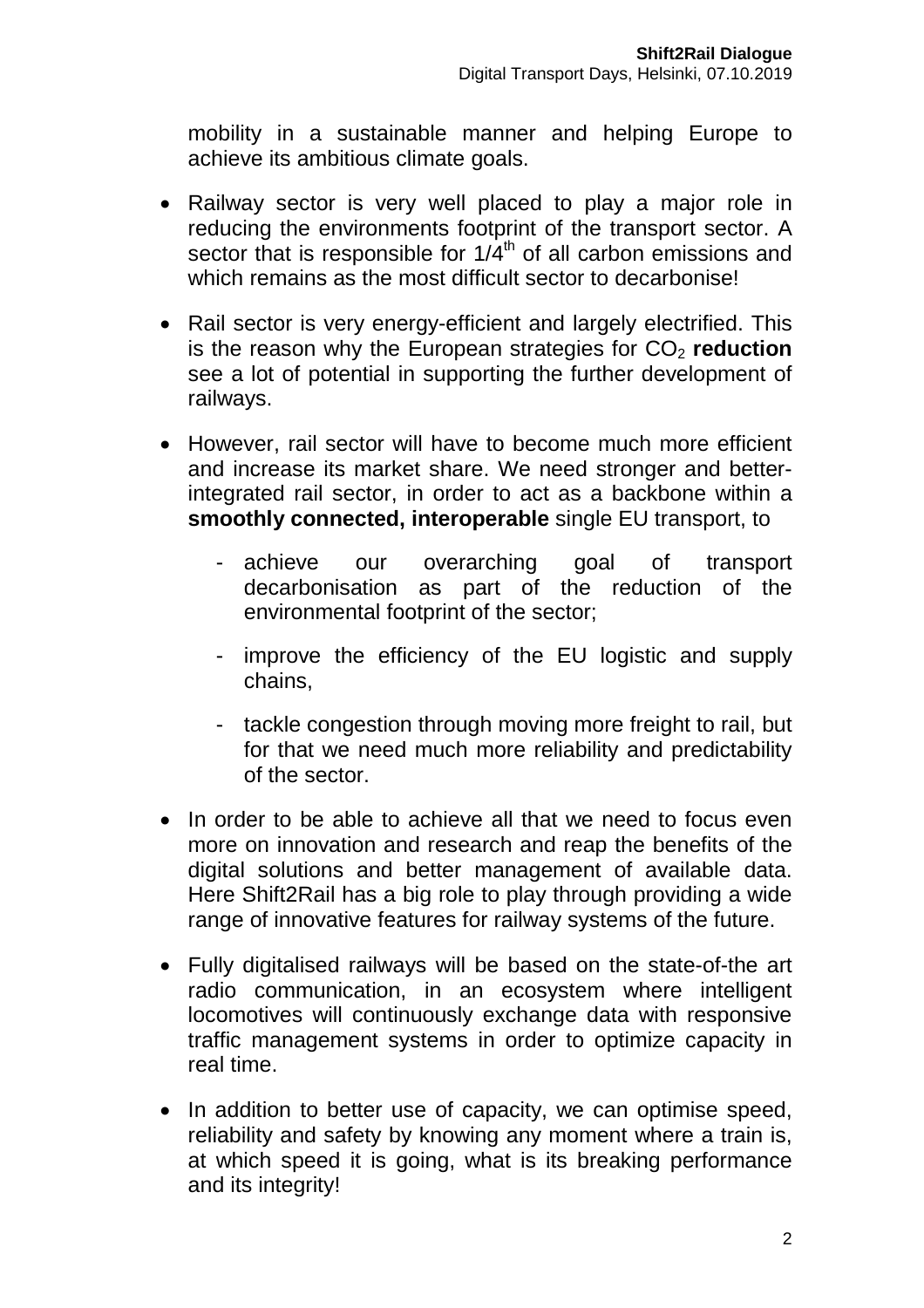- For these reasons there are high expectations and high stakes – towards the "Game Changers" developed under Shift2Rail (IP2):
	- **ERTMS level 3** will allow us to add capacity, improve reliability, speed and enable satellite positioning;
	- **on-board train integrity function** will allow for a major saving and simplification for track-side equipment;
	- solutions allowing to use **5G** potential as innovative communication system with high performances (capacity, availability, low latency);
	- **the on-board intelligence** will allow adding **Automatic Train Operation** functions – an important element for railways energy efficiency (20% energy saving expected),
	- and last but not least **intelligent sensors** will be able to prevent down time and lead to predictive maintenance for both trains and infrastructure, thus reducing related dysfunctions by as much as 90%
- All these "game changers" will be mainstreamed in the future **Regulation for Train Control (**command and signalling) as early as in **2022** – **it is a major step forward, perhaps even a positive disruption and it is coming soon**!
- I must stress that all of this is important not to show case fancy new technologies, but because collectively these technologies will mean higher capacity, greater flexibility and reliability, lower costs and energy use. In other words much better services for passengers and freight uses.
- But the work goes beyond that as S2R is looking **at the other future developments** as well. For example virtual coupling, where a series of trains is controlled by one (as for truck platooning), could allow more frequent services to a wider range of destinations.
- So there is a lot going on and we need to be there to support these developments and internalise and mainstream the new digital solutions to the rail world.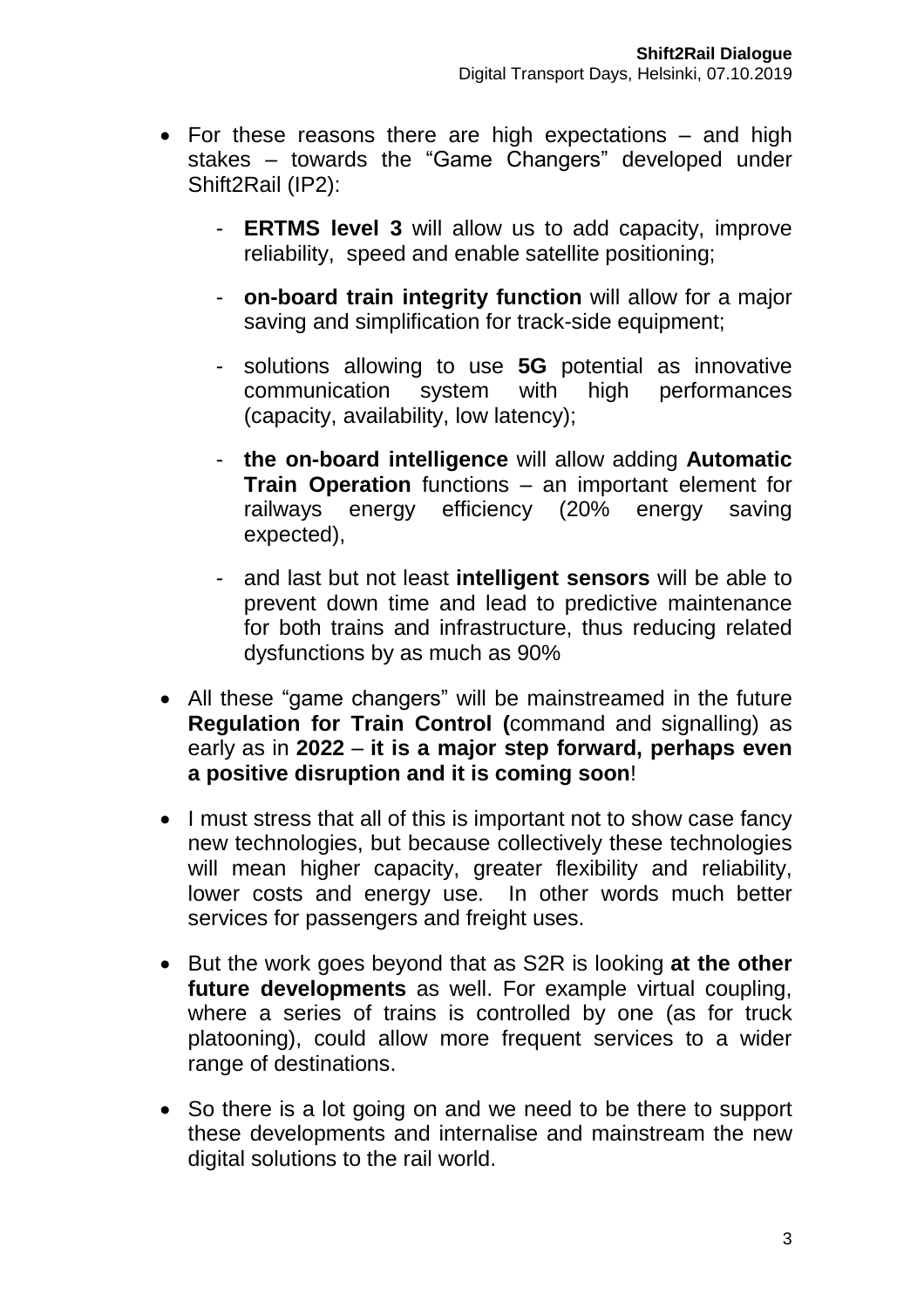- One of the areas where I am expecting significant improvement is rail freight. Current share of rail freight is very modest and in the last years, it has not increased at all. This is definitely not sustainable and must be addressed by both – innovative solutions and potentially further regulatory action.
- On the innovation side, technologies developed under the S2R are crucial for supporting rail freight – a good example is Intelligent Video Gate that is able to identify the content in freight wagons as they go.
- This and other developing solutions will eventually lead to automation of freight terminals, which would support the rail freight! We just need to be there to support these developments and make sure that the deployment is smooth and fast.
- I would also like to focus on the opportunities that innovation can bring to the passenger services. Mobility as a Service is developing fast in many smart urban centres and it is crucial that the railways would be seamlessly integrated to this concept.
- S2R's development of an interoperability framework to exchange data among all transport operators, across modes will support the rapid roll out of Mobility as a Service with rail as a key mode.
- Another important development we are bringing about for passengers mobility is the Multimodal Travel Information Service, which will be complemented by S2R, testing a **European-wide travel companion** – an easy tool for any traveller to find multimodal information, choose transport services, process payment and get e-tickets.
- The travel companion will also allow people to compare the carbon footprint of each transport mode, favouring rail and sustainable transport – that's what the green deal calls for!
- I expect it to become a breakthrough that will allow planning, booking and purchasing multimodal trips across Europe with a click! I am looking forward to the next INNOTRANS to test it.